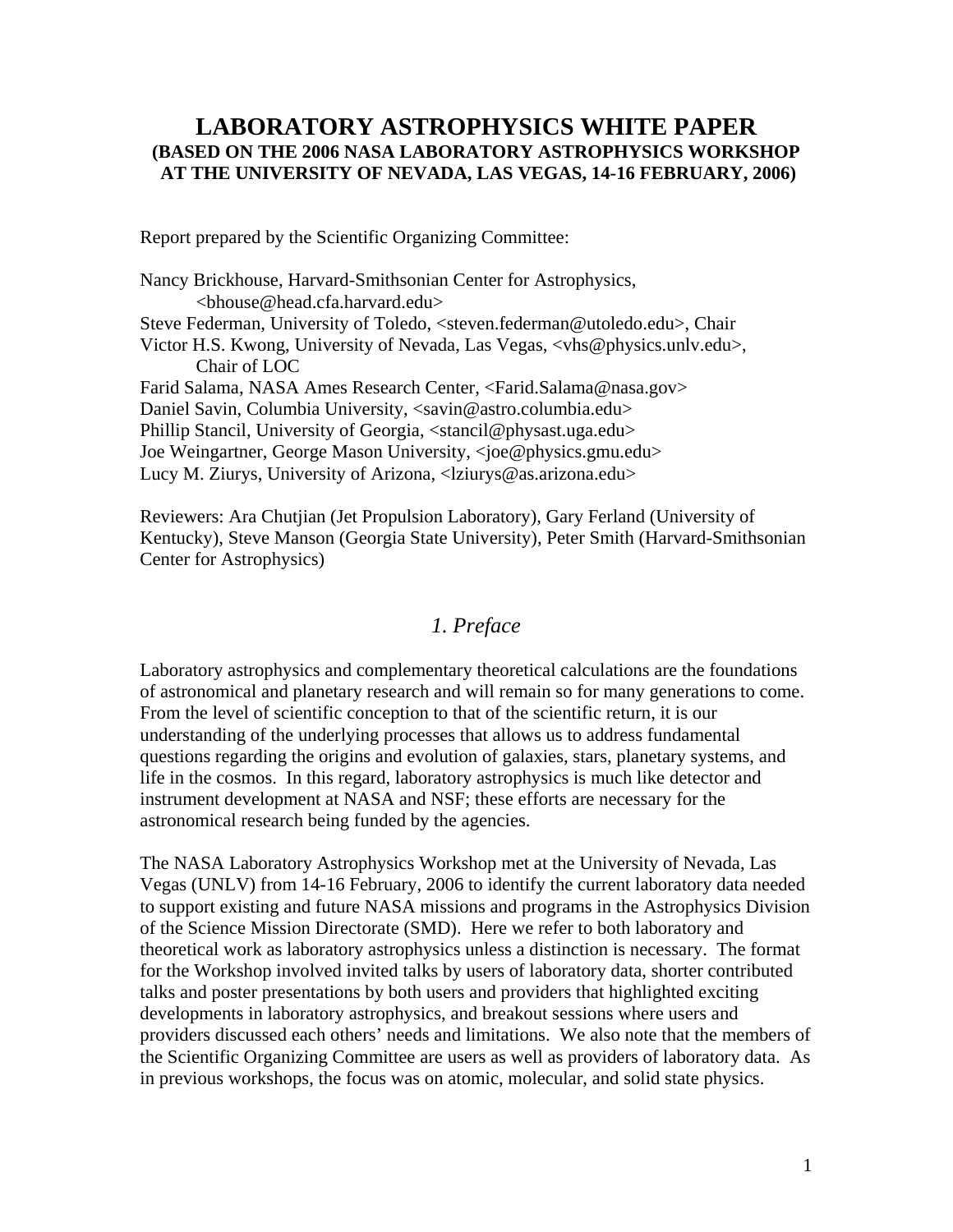The NASA Universe Working Group (UWG) within the SMD requested a White Paper be drawn up outlining the conclusions of the Workshop for presentation at the next UWG meeting in April 2006. Specifically, the request included

- (1) addressing the major science goals as defined in the 2006 NASA Strategic Plan and then providing details on the critical laboratory astrophysics data requirements that will have to be met, if the desired science results are actually to be achieved,
- (2) reporting of recent significant astronomical results where the input from laboratory astrophysics was of critical importance, and
- (3) discussing in detail the specific laboratory astrophysics efforts that will need to be undertaken in direct support of missions and programs that are on the near horizon, specifically *Herschel*, *SOFIA*, *JWST*, *Hubble* servicing, and ALMA (the latter of primary concern to NSF).

These points are addressed in the subsequent sections of this requested White Paper, which also contains a set of recommendations drawn from a consensus view of the Workshop participants.

A number of points figured prominently at the UNLV Workshop, points that were raised in the White Paper from the 2002 NASA Ames Laboratory Astrophysics Workshop. These include: "Laboratory facilities are aging and major funding is required to replace them with modern, state-of-the-art equipment." and "The training of new scientists in laboratory astrophysics is crucial for the future of the field, but the low level of funding is making it more difficult to attract students…"

In the last four years the situation has become even more dire. Laboratory astrophysics has reached a point where it is ceasing to be a viable, productive field. This should be of great concern to NASA and NSF. Without laboratory astrophysics, the scientific return from current and future NASA missions and NSF ground-based observations will diminish significantly. Without laboratory astrophysics the future progress of astronomy and astrophysics is imperiled. Recommendations are provided below that address this issue in a time of limited resources, especially funding.

# *2. General Findings*

- A study of the importance of laboratory astrophysics for all of astronomy under the auspices of the National Research Council and involving NASA, NSF, DOE, and DoC/NIST is long overdue.
- There is a strong requirement for a rich, vibrant laboratory astrophysics community that can respond on a "rapid" time scale to ongoing observations over a wide range in wavelengths and physical conditions.
- There is an urgent need to maintain the infrastructure, in terms of both personnel and facilities.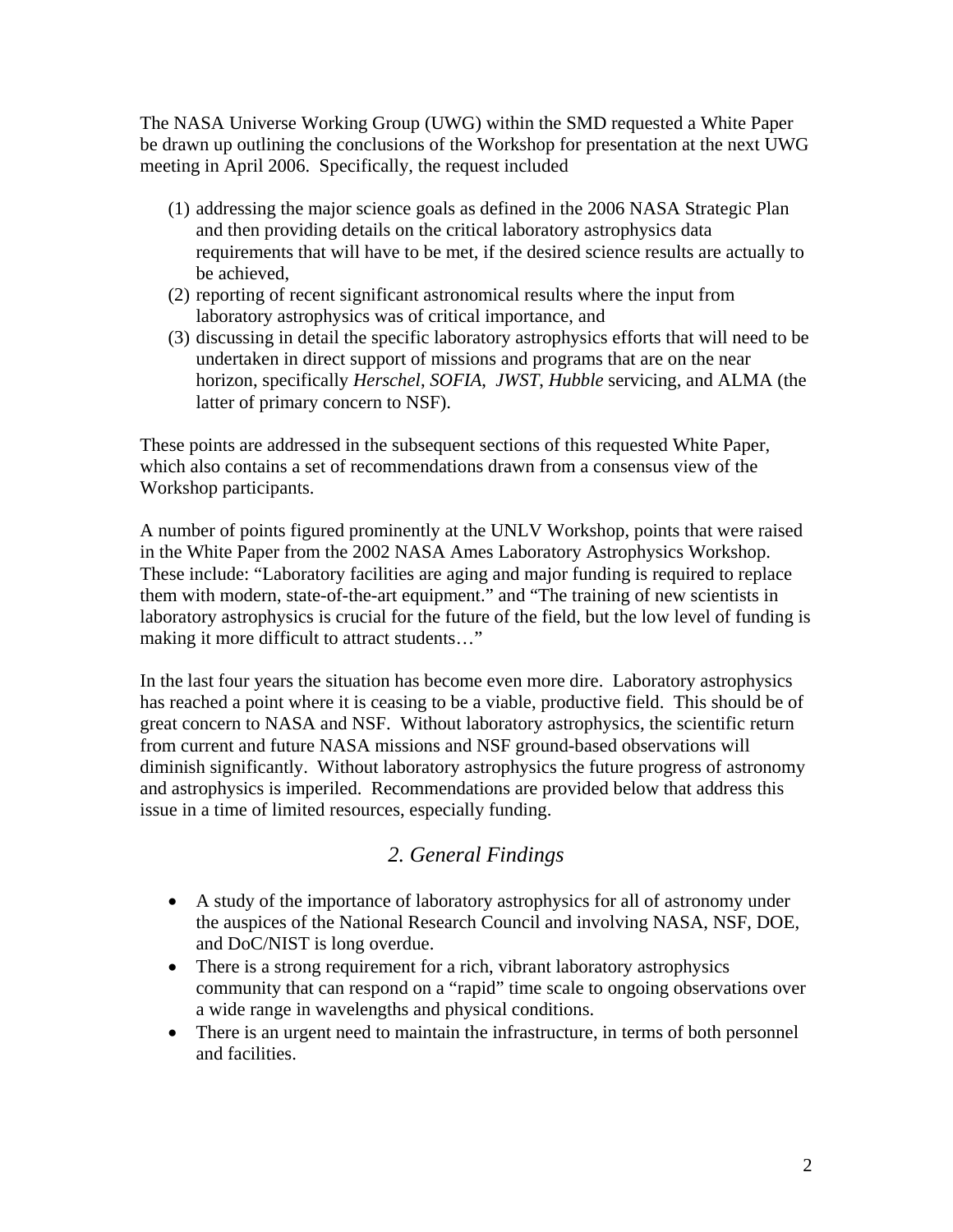- Databases of atomic, molecular, and solid state parameters that are complete (e.g., wavelength lists for all stages of ionization) and critically evaluated are a necessity.
- In a number of areas, theory and experiment are converging so that the astrophysics, which depends on such data, is more secure.
- There is significant overlap between data needed to study phenomena beyond the Solar System and within it.
- As missions probe earlier moments in the history of the Universe, phenomena associated with high energies (short wavelengths) are observed with missions having instrumentation designed for low energies (long wavelengths).
- The data requirements for advances in astrophysics from NASA missions are more often than not the same requirements for DOE-sponsored research on plasmas and NSF-sponsored astronomical research; the need for critical evaluations of available data highlights the close connection to DoC/NIST.

# *3. Recent Successes*

Astrophysical discoveries are propelled forward in part by experimental and theoretical advances in atomic, molecular, and solid state physics. Presented below are selected examples of significant astrophysical results that arose from recent laboratory and theoretical efforts on phenomena involving atoms, molecules, and solids. When possible, we also highlight future avenues for the research.

- Abundance determinations for old metal-poor halo stars using the *Hubble Space Telescope* and ground-based observations suggest that two different rapid neutron-capture processes may exist for nucleosynthesis beyond the iron peak (Cowan et al. 2005, ApJ, 627, 238). This insight is the result of new laboratory oscillator strengths for high Z elements (e.g., Ivarsson et al. 2003, A&A, 409, 1141). The new data have also allowed for improvements in radioactive dating using Th/Eu ratios and are yielding reasonable cosmochronometric age estimates for halo stars (Sneden et al. 2003, ApJ, 591, 936).
- X-ray emission from comets is due to charge exchange between solar wind ions and neutrals in cometary comae (e.g., Cravens 2002, Science, 296, 1042; Beiersdorfer et al. 2003, Science, 300, 1558). It is now also predicted that up to half of the diffuse soft X-ray background may not be extra-solar but may actually be due to solar wind charge exchange with geocoronal and interstellar neutrals (Robertson & Cravens 2003, J. Geophys. Res., 108, 8031). These findings suggest that charge exchange involving higher principal quantum numbers and emission at UV/visible wavelengths and involving simple molecules like  $H_2O$ may be important as well (Greenwood et al. 2001, Phys. Rev., A 63, 062707).
- In the well-studied AGN NGC 3783, the warm absorber density and location have been found, respectively, to be smaller and closer to the central black hole than expected (Krongold et al. 2005, ApJ, 622, 842). This discovery is a major success of theoretical atomic physics, which identified the numerous unknown absorption lines in the high resolution *Chandra* and XMM-*Newton* spectra of warm absorbers. These lines were shown to be inner-shell absorption transitions for the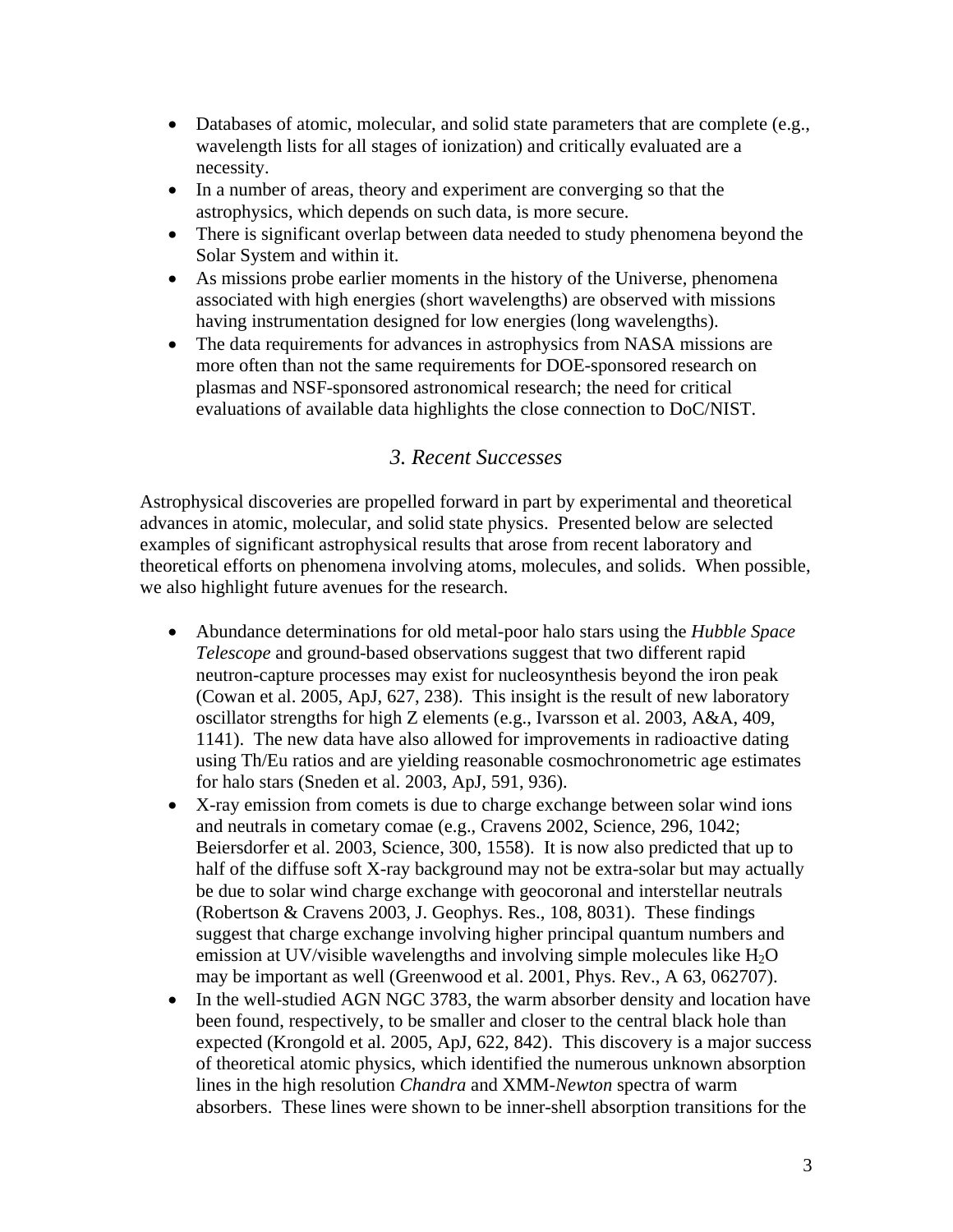low charge states of Fe and were also used as a powerful new plasma diagnostic (Behar et al. 2001, ApJ, 563, 497).

- Measuring the atmospheric temperature of the extra-solar planets TrES-1 (Charbonneau et al. 2005, ApJ, 626, 523) and HD 209458b (Deming et al. 2005, Nature, 434, 704) with the *Spitzer Space Telescope* is partly a success of stellar atmosphere spectral synthesis and laboratory studies of molecular opacities. Transit searches for extra-solar planets also use synthetic stellar spectra as templates against which to correlate measured radial velocities (Konacki et al. 2003, Nature, 421, 507), a method which is at the core of NASA's future *Kepler Mission*. For these and other cases, the increasing completeness of the calculated line lists and opacities (Bautista 2004, A&A, 420, 763) has been a critical factor.
- Using the *Kuiper Airborne Observatory* (*KAO*), important molecules have been detected in the interstellar medium (ISM) whose emission had been inaccessible by ground-based astronomy. Of particular note are  $H_2D^+$ , a cornerstone species in the ion-molecule theory of interstellar chemistry, HCl, a fundamental hydride, and  $H_3O^+$ , a direct tracer of the water abundance (e.g., Zmuidzinas et al. 1995, ASP Conf. Ser., 73, 555; Timmerman et al. 1996, ApJ, 463, L109), as well as the pure rotational lines of NH3, OH, and CH (e.g., Stacey et al. 1987, ApJ, 313, 859). The *KAO* has also been invaluable in detecting ro-vibrational transitions of heavier species such as  $C_3$  in molecular clouds (e.g., Giesen et al. 2001, ApJ, 551, L181). Studies of these species have led to breakthroughs in our understanding of the molecular component of the interstellar medium. These discoveries were only made possible by preceding high resolution, laboratory spectroscopy (e.g., Brown et al. 1993, ApJ, 414, L125; Harrison et al. 2006, ApJ, 637, 1143). Such laboratory measurements are needed for the sensitive spectral-line surveys proposed for *Herschel*.
- High rotational lines of CO (up to  $J=45$ ) have been discovered in the Orion-KL Nebula using the *KAO* and the *Infrared Space Observatory* (Gonzalez-Alfonso et al. 2002, A&A, 386, 1074). These spectral lines gave the first early glimpses of the process of high mass star formation with associated shocks and high velocity outflows (e.g., Hollenbach et al. 1995, ASP Conf. Ser., 73, 243; Ceccarelli et al. 1996, ApJ, 471, 400). These studies would not have been possible without previous high resolution laboratory spectroscopic work; the understanding of the dynamics in this environment rests on past investigations of collisional excitation. This and the preceding example reveal the exciting results anticipated at submillimeter wavelengths with *SOFIA* and *Herschel* and from new approaches to molecular synthesis on grains in shock-heated regions (Madzunkov et al. 2006, Phys. Rev., A 73, 020901(R)).
- *FUSE* observed UV absorption of  $H_2$  and HD in the ISM from a range of excited rotational levels (Snow et al. 2000, ApJ, 538, 65; Ferlet et al. 2000, ApJ, 538, 69), providing new insights into the physics and chemistry of translucent clouds and a tool to evaluate the ISM deuterium abundance. These observations and their interpretations were made possible by laboratory studies of the electronic transitions and processes relevant to the formation of  $H<sub>2</sub>$ .
- Aromatic infrared bands (AIBs), commonly dubbed "PAH bands", are now routinely observed with the *Spitzer Space Telescope* and used to probe dust in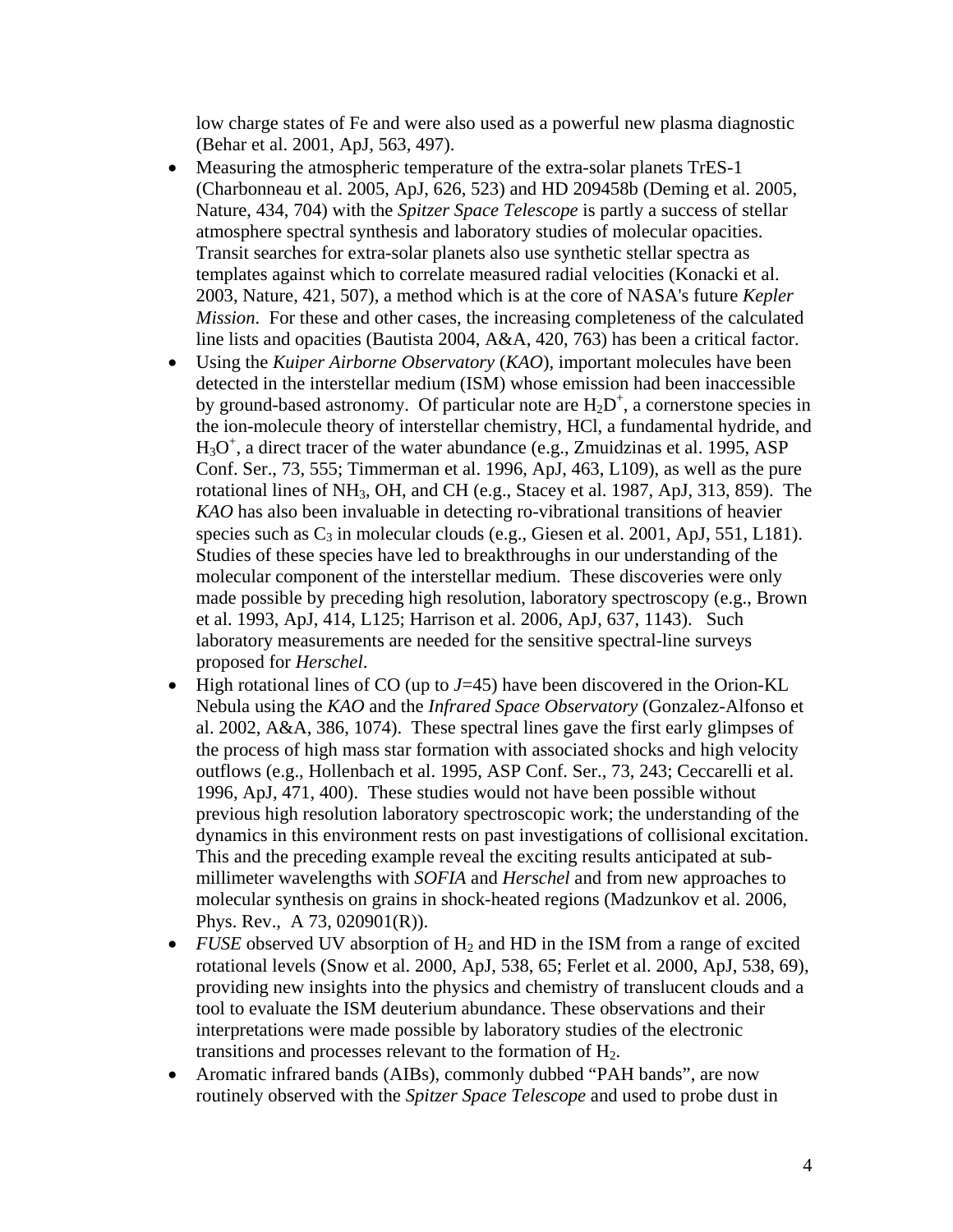extragalactic environments (Hogg et al. 2005, ApJ, 624, 162; Wu et al. 2006, ApJ, 639, 157) and to measure redshift (Yan et al. 2005, ApJ, 628, 604; Weedman et al. 2006, ApJ, 638, 613). Such emission measured in a recent *Spitzer* survey of elliptical galaxies indicates that the carriers, attributed to polycyclic aromatic hydrocarbons (PAHs) and their derivatives, are a probe of recent merger activity in these galaxies (Kaneda et al. 2005, ApJ, 632, L83). It certainly looks like the AIB emission is correlated with star formation (Lutz et al. 2005, ApJ, 625, L83; Wu et al. 2005, ApJ, 632, L79). This progress has only been possible thanks to laboratory emission and absorption spectra of PAH-type species, including ions. Furthermore, the signature of individual PAH-like molecules can now be sought in astronomical spectra at UV and visible wavelengths, making it possible, for the first time, to detect specific aromatic compounds in space.

- The analysis of the first cometary and interstellar sample return from the Stardust mission will provide key information on grain formation and processing in space. Observations with *ISO* and *Spitzer* have revealed the presence of specific minerals (e.g., crystalline silicates) in a variety of Galactic environments, including outflows from evolved stars and protoplanetary disks (Waelkens et al. 1996, A&A, 315, L245; Waters et al. 1996, A&A, 316, L361). This work is critical to understanding dust processing during its lifetime, and is only possible thanks to laboratory measurements of the infrared spectra for candidate grain materials (Begemann et al. 1994, ApJ, 423, L71; Jäger et al. 2003, J. Quant. Spectr. Rad. Transf., 79-80, 765).
- Studies of dust and ice provide a clear connection between astronomy within and beyond the solar system (Strazzulla et al. 2005, Icarus 174, 31). Planetary surface temperatures are derived from ice measurements in the NIR (Grundy et al. 2002, Icarus, 155, 486), while planetary atmospheres (Europa, Ganymede,…) are explained by laboratory studies of ices (Hansen et al. 2005, Icarus, 176, 305).

While examples listed above demonstrate the rich astrophysics enabled by laboratory astrophysics, they are by no means the only notable advances. We are limited here only by the constraints of space.

## *4. Current and Future Needs*

We now turn our attention to the needs to reach the next level of understanding of the Universe, near and far. The discussion is guided by the 2006 NASA Strategic Plan. Of most relevance to laboratory astrophysics are items in Strategic Goal 3, sub-goals 3B, 3C, and 3D. Particular areas of research include (1) the origin, structure, evolution, and destiny of the Universe, (2) the potential for life elsewhere, and (3) the nature of solar activity and its effect on the solar system.

#### *4.1 Atoms and Ions in Astrophysics*

Astrophysics needs vast quantities of atomic data. Data are needed for all the cosmically abundant elements as well as for the rarer elements in order to tease out the chemical evolution of the Universe. We discuss in general the atomic data needs of the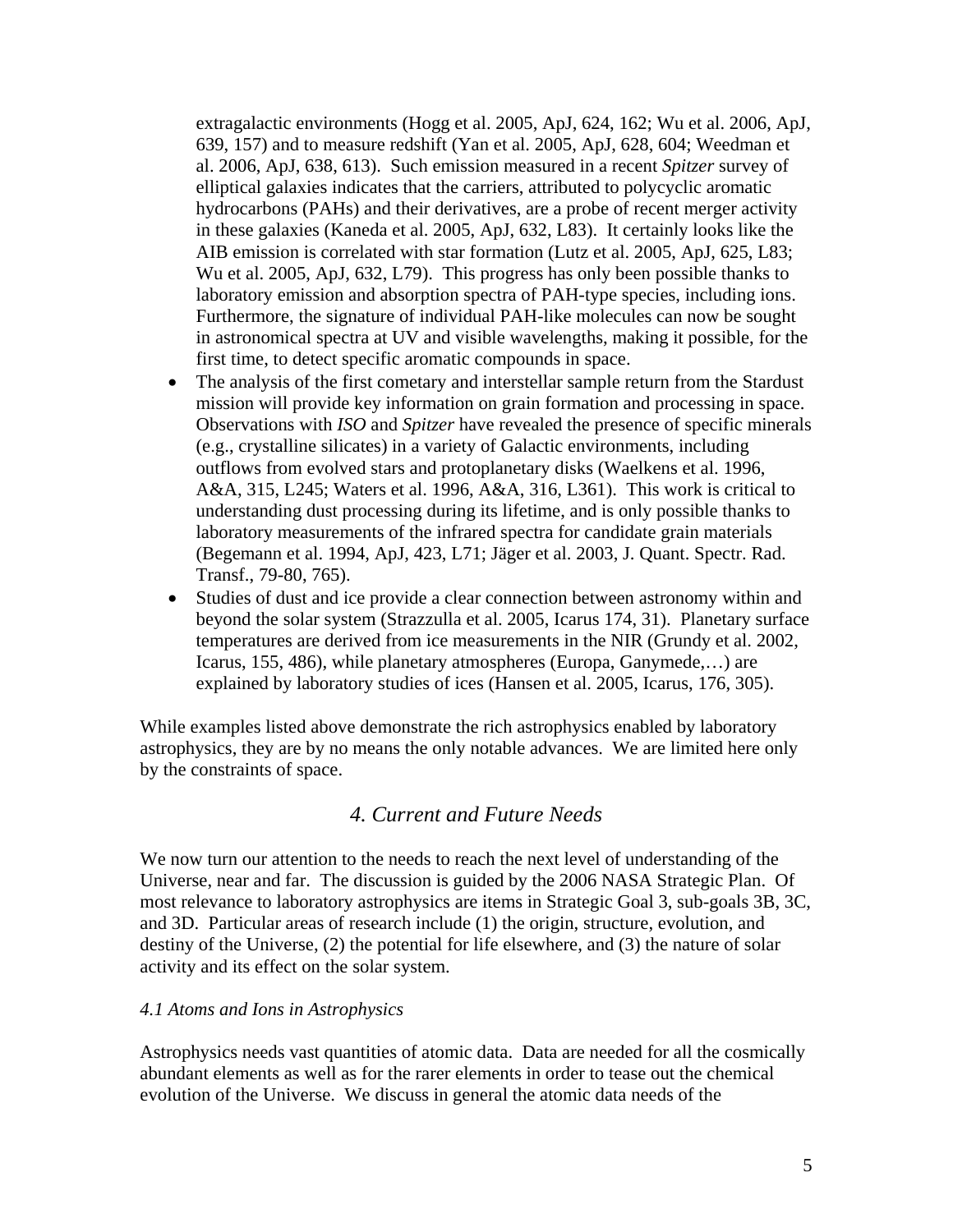astrophysics community and give some specific, but not exclusive, examples.

Analyzing and modeling cosmic spectra begin with identifying the observed lines which may be seen in emission or absorption. This requires **accurate and complete wavelengths across the electromagnetic spectrum** for spectral line identification, wind velocity determinations, and investigating variations in the fine structure constant over the age of the Universe. The need includes bandpasses that are commonly considered the realm of ground-based observations. For example, the *James Webb Space Telescope* will observe many objects whose ultraviolet and visible lines have been redshifted into the IR.

The next step toward understanding the properties of an observed cosmic source depends on accurate knowledge of the underlying atomic processes producing the observed lines. **Oscillator strengths and transition probabilities** are critical to a wide variety of temperature and abundance studies from infrared to X-ray wavelengths. Many existing data for the heavier elements are still notoriously unreliable. These current limitations on the atomic data available for mid-Z elements make it difficult to determine the nature of the *r*-process. For example, non-LTE spectral analysis of the prototypical super-soft source Cal 83 provides stellar parameters indicating a massive hot white dwarf. This is of great interest as such sources are the likely progenitors of Type Ia supernovae. But a detailed chemical analysis of Cal 83 is not possible with currently available data in the soft X-ray domain. **Inner shell photoabsorption and fluorescence yields** are needed for studies of X-ray photoionized plasmas such as AGN and X-ray binary winds, and for finding the hot interstellar and intergalactic gas. *Chandra* searches for the "missing baryons" in the warm hot intergalactic medium (WHIM) have been enabled by new laboratory studies of inner-shell transitions; however, many line identification issues remain. Rate coefficients for **electron impact excitation** approaching 10% accuracy are necessary for the most important line ratio diagnostics yielding temperature, optical depth, density, and abundance. Recent theoretical and laboratory studies of the important ion Fe XVII suggest for the first time that this is possible, confirming the quantitative analysis of resonance scattering in the elliptical galaxy NGC 4636 and suggesting that conventional chemical-enrichment models for ellipticals are not correct. **Proton impact excitation** is important because ions in hot post-shock material decouple from radiatively cooling electrons and may remain hot enough to produce line emission through collisional impact, as seen in SN 1006. Atomic data for these processes also appear to be important for our understanding of colliding winds in hot star binaries. There is a crucial need for **state specific cross sections for dielectronic and radiative recombination and for charge exchange**. Complete spectral models require accurate predictions for the line emission from all recombination processes. Temperature and abundance determinations in a wide range of cosmic sources make use of this line emission. Observations of the WHIM are contaminated by X-ray emission from the heliosphere, requiring accurate data for X-ray line emission due to charge exchange. These data will be needed to analyze X-ray emission from stellar winds within astrospheres, which if detected would provide a diagnostic of the stellar wind composition.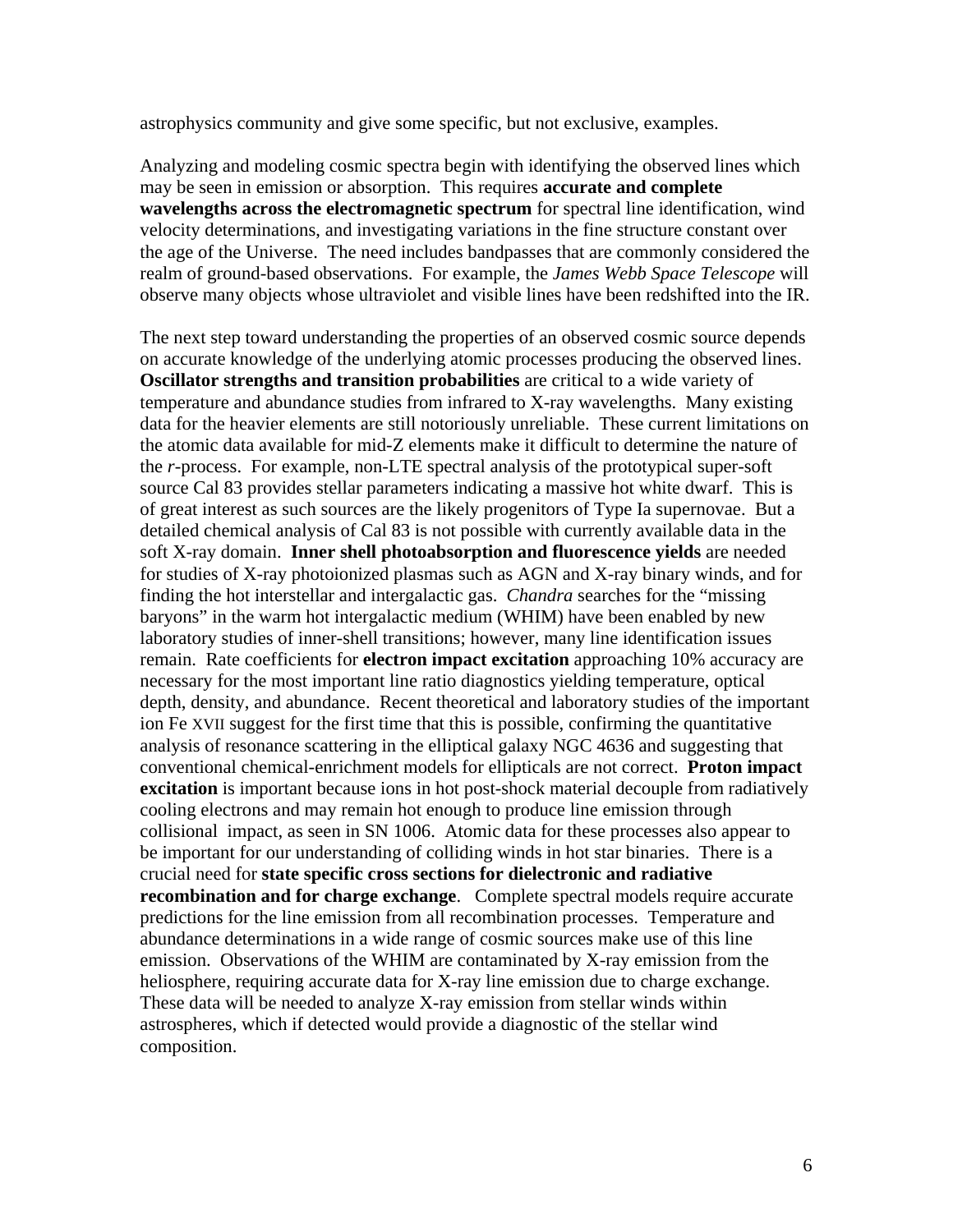Turning the observed line strengths into elemental abundances requires accurate ionization balance calculations. Cosmic plasmas can be divided into two broad classes: photoionized and electron-ionized. Photoionized gas is formed in objects such as AGNs, X-ray binaries, planetary nebulae (PNe), H II regions, the intergalactic medium, Wolf-Rayet nebulae, and luminous blue variable nebulae. Electron ionized gas is formed in objects such as stellar coronae, supernova remnants, the interstellar medium, and gas in galaxies or in clusters of galaxies.

Modeling the ionization structure of each class of plasma requires accurate data on many processes. Photoionized gas requires reliable low temperature **dielectronic recombination** (DR) and electron ionized gas high temperature DR. Calculating reliable low temperature DR is theoretically challenging and for some systems laboratory measurements are the only way to produce reliable data. For high temperature DR, few benchmark measurements exist for L-shell and M-shell ions. Density dependent DR rate coefficients are needed for dense plasmas but are sorely lacking. For decades astrophysicists have had to rely on theoretical **photoionization** calculations of varying degrees of sophistication. The development of third generation synchrotron light sources has opened up the possibility of measuring photoionization cross sections for many astrophysically important ions. High energy electrons or photons can lead to the production of an inner shell hole which then decays via the sequential emission of single or multiple electrons (most often) and/or photons (less often); past data sets have used inaccurate approximations for the **Auger yield**. Some modern theoretical work has been carried out for K-shell vacancies, but more work remains, especially for L-shell vacancies. **Charge exchange (CX) recombination** with H and He and **CX ionization** with  $H^+$  and  $He^+$  have been shown to be important for many systems, but few modern calculations or laboratory measurements exist at the relevant temperatures. Data are also needed for low charge states of elements such as Se and Kr in order to study nucleosynthesis in PN progenitor stars. The recommended **electron impact ionization** (EII) data are highly suspect. Recommended data derived from the same scant set of measurements and calculations can differ by factors of 2 to 3. Much of the published experimental data include contributions from an unknown metastable fraction in the ion beams used. The recommended EII data have not undergone any significant revision or laboratory benchmarking since around 1990. Little data also exist for **three-body recombination**, the time reverse of EII, which is important in high density plasmas.

Implicitly included in all the above data needs is the potential for developing new plasma diagnostics. One particularly exciting possibility is that of an X-ray line diagnostic for magnetic field strength. It may also be possible to measure the equation of state of neutron stars using a simultaneous measurement of the gravitational redshift and pressure broadening of atomic absorption lines. This will require accurate Stark profile data for highly charged heavy ions in very dense plasma  $(10^{19}$  to  $10^{23}$  cm<sup>-3</sup>). Experimental and theoretical work such as this offers the potential to open up new areas of astrophysical research.

To conclude, the above discussion brings to the fore two important issues. First, interpreting astrophysical spectra from neutral to highly charged ions generally requires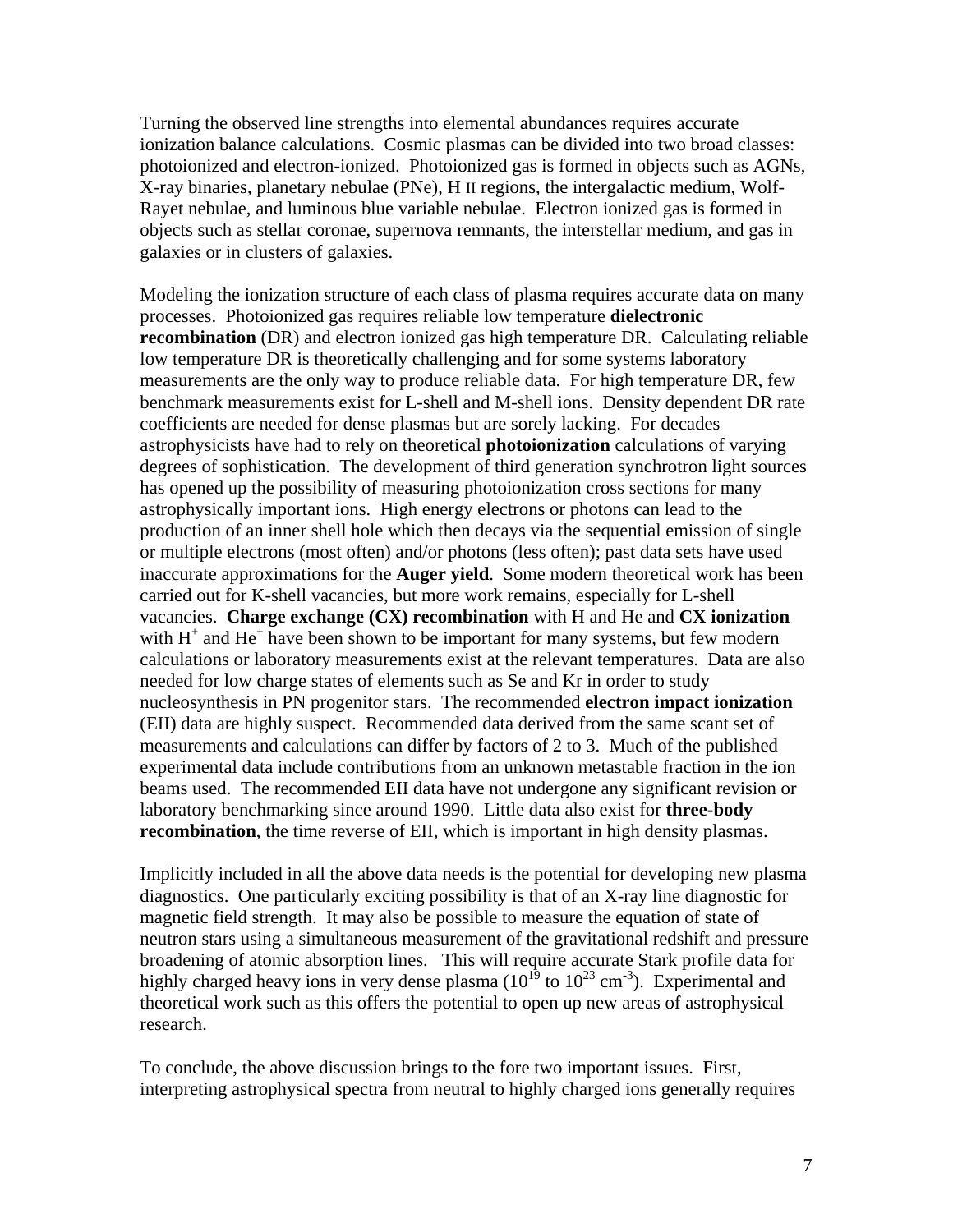large modeling codes (e.g., radiative transfer codes, photoionization codes, collisional ionization codes). Many of these are publicly available. These codes incorporate vast amounts of theoretical atomic data, which themselves often come from large atomic codes, as well as data derived from laboratory measurements. A collaboration among astrophysicists (observers, theorists, and modelers) and atomic physicists (theorists, and experimentalists) has proven highly successful not just in the examples highlighted here but for many other cases. Such collaborations are vital for maximizing the scientific output of past, present, and future NASA spectroscopic missions. Second, the need for closer coordination with other agencies and departments is clearly evident. A significant body of atomic research has been funded by NSF and DOE in the past, but the scope and accuracy required for today's research in astrophysics and fusion physics demands a renewed effort. Many studies on stellar abundances and atmospheres are conducted at ground-based observatories. With respect to ground-based observations, NSF is the most appropriate source for funding work on the necessary laboratory data for wavelengths, oscillator strengths, and collision cross sections. Moreover, reliable results require critically evaluated compilations, which have been accomplished with great success in the past by DoC/NIST and DOE laboratories, especially Oak Ridge National Laboratory. This must continue with NASA and NSF support.

#### *4.2 Molecular Astrophysics*

Over the past 30 years, space-based and ground-based astronomy have shown that the Universe is highly molecular in nature. In fact, half of the mass in the inner 10 kpc of our Galaxy is thought to be composed of molecular material. The discovery of over 130 different chemical compounds in interstellar gas, with the vast majority organic molecules, reveals the complexity of interstellar chemistry. Protogalaxies and the first stars are predicted to have formed from primordial clouds where  $H<sub>2</sub>$  and HD controlled the cooling and collapse of these clouds. Subsequent stars and planetary systems are known to form out of the most complex molecular environments; therefore, it is inevitable that interstellar chemistry is intimately connected to the origins of life.

An understanding of the molecular component of the Universe requires a two-fold approach. First, the chemical compounds, their abundances, and how they are distributed in astronomical sources need to be determined. Second, molecular formation mechanisms including reaction pathways and dynamics need to be understood. Attaining these goals is crucial in guiding future missions designed to observe molecules and to interpret results from past and current missions. We now discuss the needs for laboratory data.

**High resolution laboratory spectroscopy** is absolutely essential in establishing the identity and abundances of molecules observed in astronomical data. It is extremely important for laboratory measurements to have a resolving power higher than the astronomical instruments at sub-millimeter and terahertz wavelengths, namely, 1 part in  $10<sup>7</sup>$  to  $10<sup>8</sup>$ . Given the advancements in detector technologies, astronomical spectra obtained in this frequency region will be extremely complex. Such will be the case for spectra obtained toward star-forming regions with *Herschel*. Furthermore, all the main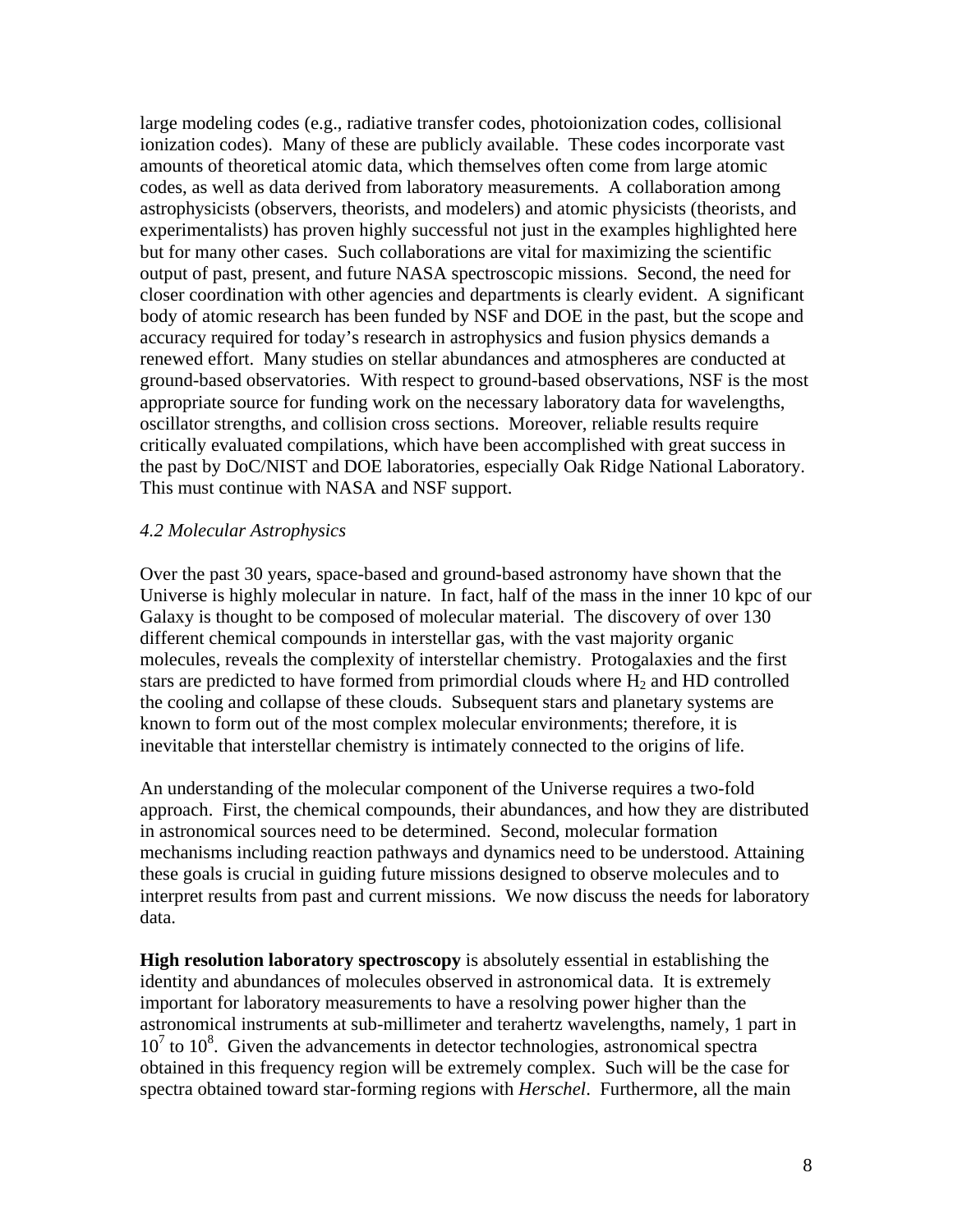functional groups known to organic chemists have now been observed in interstellar molecules, suggesting that interstellar chemistry contains the organic complexity seen on Earth. This result indicates that the origin of life may have begun in the gas phase chemistry of interstellar clouds. Laboratory spectroscopy is crucial in making the link between interstellar molecules and simple biological compounds that could seed life. It is also crucial in making the link between interstellar molecules (gas phase) and dust (solid phase) that is discussed in the following section.

For molecular data obtained from NASA missions to be of practical use, **accurate assignments of observed spectral features** are essential. The problem here is two-fold. First, the transitions of known molecules need to be assigned in these spectra, including higher energy levels and new isotopic species. Second, the spectra of undiscovered species that promise to serve as important new probes of astronomical sources need to be identified, such as the following. **Hydrides**, including metal hydrides and their ion counterparts, have transitions unique to the sub-mm/IR, and hence are excellent targets for space astronomy. **Organic ions and radicals**, including large aromatic species, serve as molecular probes and key intermediaries in chemical reactions that lead to more complex molecules. The simplest, and most fundamental, of these molecules also have important transitions in the sub-mm/IR. **Biogenic compounds**, including possible radical intermediates, directly tie into questions of the origin of life.

The spectroscopic study of such molecules, many of which cannot be produced in large abundance in the laboratory, **requires the development and application of state-of-theart ultra-sensitive spectroscopic instruments** (e.g., velocity modulation, cw and pulsed cavity ringdown, time-of-flight mass spectrometers). Construction and implementation of these instruments is costly and time-consuming, and data production from these devices cannot be turned on and off at will. Efficient utilization requires continued support.

Detecting the possible presence of a species, however, is not sufficient since it must be reconciled with other physical properties of the medium. Even the steps leading to formation of simple species, such as  $CH<sup>+</sup>$  and  $H<sub>3</sub><sup>+</sup>$ , have not been fully resolved. To understand the chemical composition of these environments and to direct future molecular searches in the framework of future NASA missions, it is important to **untangle the detailed chemical reactions and processes** leading to the formation of new molecules in extraterrestrial environments. The data necessary to understand ionmolecule and neutral-neutral reactions leading to carbon-bearing and hence biologically relevant molecules in the interstellar medium and in planetary and cool stellar atmospheres involve the use of ion storage rings, flowing afterglow and selected ion flow tubes, crossed beams machines, and setups establishing low temperature kinetics. Data are urgently needed for (1) **products** of bimolecular reactions, (2**) intermediates of these reactions** that can be stabilized by three-body reactions in denser media such as cometary, planetary, and stellar atmospheres and gravitationally-collapsing gas of protostellar objects, and (3) reactive/inelastic **rate coefficients, with pressure and temperature dependent branching ratios**. These data will establish credible chemical models of interstellar, planetary, and stellar environments. The chemical models in turn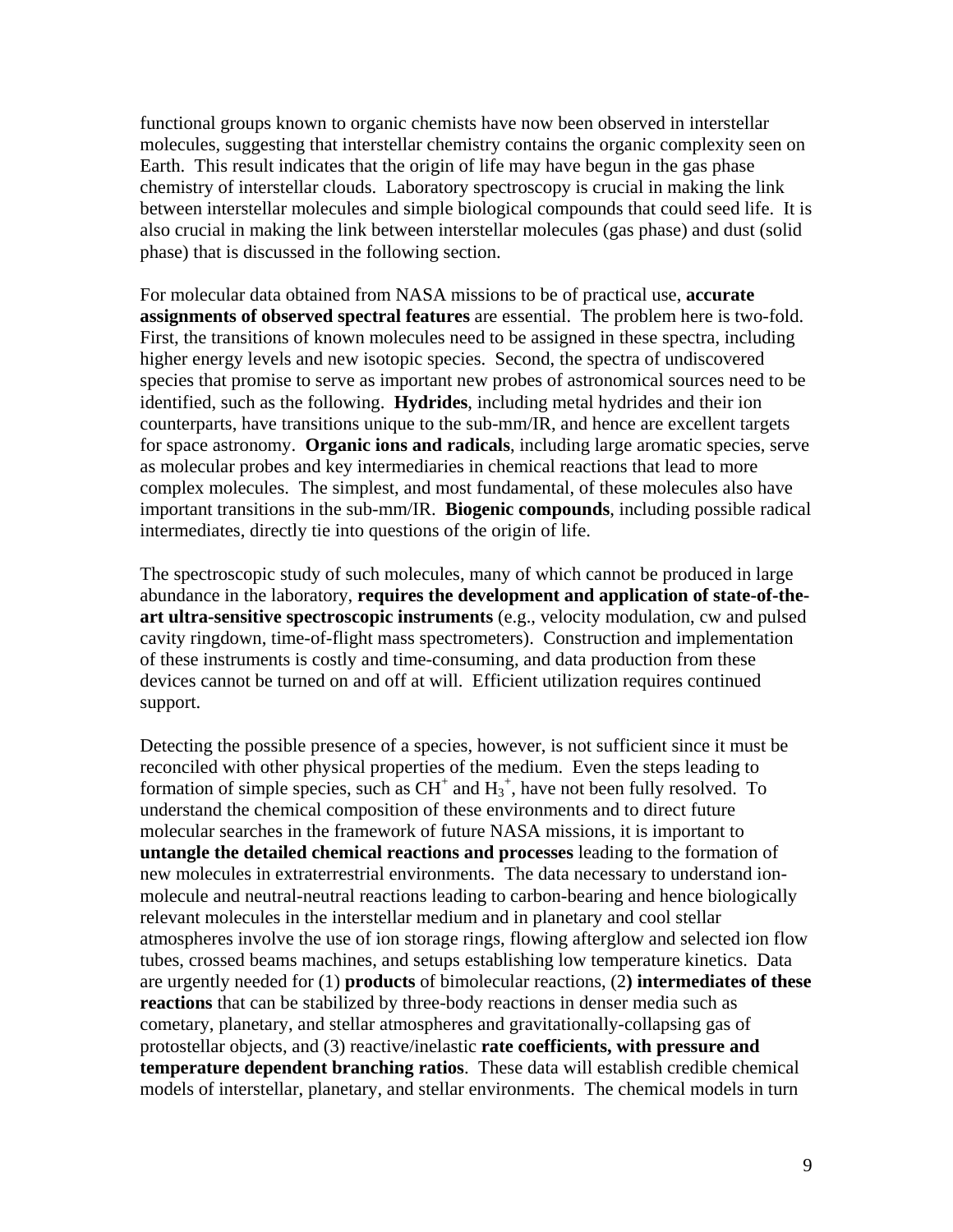are imperative to predict the existence of distinct molecules in extraterrestrial environments, thus guiding future astronomical searches of hitherto unobserved molecular species. Even for the simplest of molecules, H<sub>2</sub>, many uncertainties remain in its formation and destruction mechanisms, from primordial to solar-metallicity gas. The former may limit our ability to understand protogalaxy and structure formation at high redshift, a major scientific goal of *JWST*.

**Quantum mechanical calculations** are an integral tool in laboratory astrophysical studies. There are many examples where calculations aided in the **interpretation of high-resolution spectra**, provided key **collisional excitation cross sections** and the most **accurate thermo-chemical data**, and delineated **important reaction pathways**. Input from quantum chemical/molecular physics studies are vital, particularly for extra-solar planets, cool stars, star forming regions, and primordial chemistry. As spectral observations of these sources continue to become available, at ever increasing resolutions, models will be necessary to interpret the spectra for information such as temperature, atmospheric composition, etc.

Critical needs in this area include **line lists, excitation rates, and mechanisms for forming and destroying molecules**. Ro-vibrational and/or electronic line lists for CrH, FeH,  $H_2O$ , CH<sub>4</sub>, and NH<sub>3</sub> and accompanying molecular structure data are woefully incomplete.  $NH<sub>3</sub>$  and methanol, which are widely observed in various astronomical environments, are of particular interest since these molecules possess large amplitude motions and their spectra are highly sensitive to their physical environment. Collisional excitation rates of CO,  $H_2O$ , TiO, and hydrides are required to obtain abundance data from line intensities. Alkali broadening profiles due to collisions by  $H_2$  are needed to deduce gravity and effective temperatures in brown dwarfs.Electronic and vibrational spectra of large polyatomic molecular structures (PAHs, other aromatic carbon compounds, carbon chains,…) and oscillator strengths are required to interpret ubiquitous interstellar spectral features such as the IR emission bands (AIBs) and diffuse interstellar bands (DIBs). Molecular formation/destruction mechanisms, such as UV and X-ray photodissociation of molecules, are essential ingredients for the development of nonchemical equilibrium models.

#### *4.3 Dust and Ices in Astrophysics*

The formation of stars and planetary systems takes place deep inside cold gas and dust clouds, often obscured by hundreds of visual magnitudes of extinction. At high redshifts, the assembly of galaxies through the merging of smaller units is accompanied by large amounts of obscuring dust. In order to properly decipher the mechanisms that occur in these environments, laboratory studies of silicate and carbonaceous dust precursor molecules (in the gas phase) and grains (solid phase) are required as are studies of the interaction between dust and its environment (including radiation and gas). These interactions play critical roles in the gas physics and dust processing. Astronomical observations and supporting laboratory experiments over a wavelength region that extends from the X-ray domain to the ultraviolet, infrared, and sub-millimeter regions are of paramount importance for studies of the molecular and dusty universe. It is here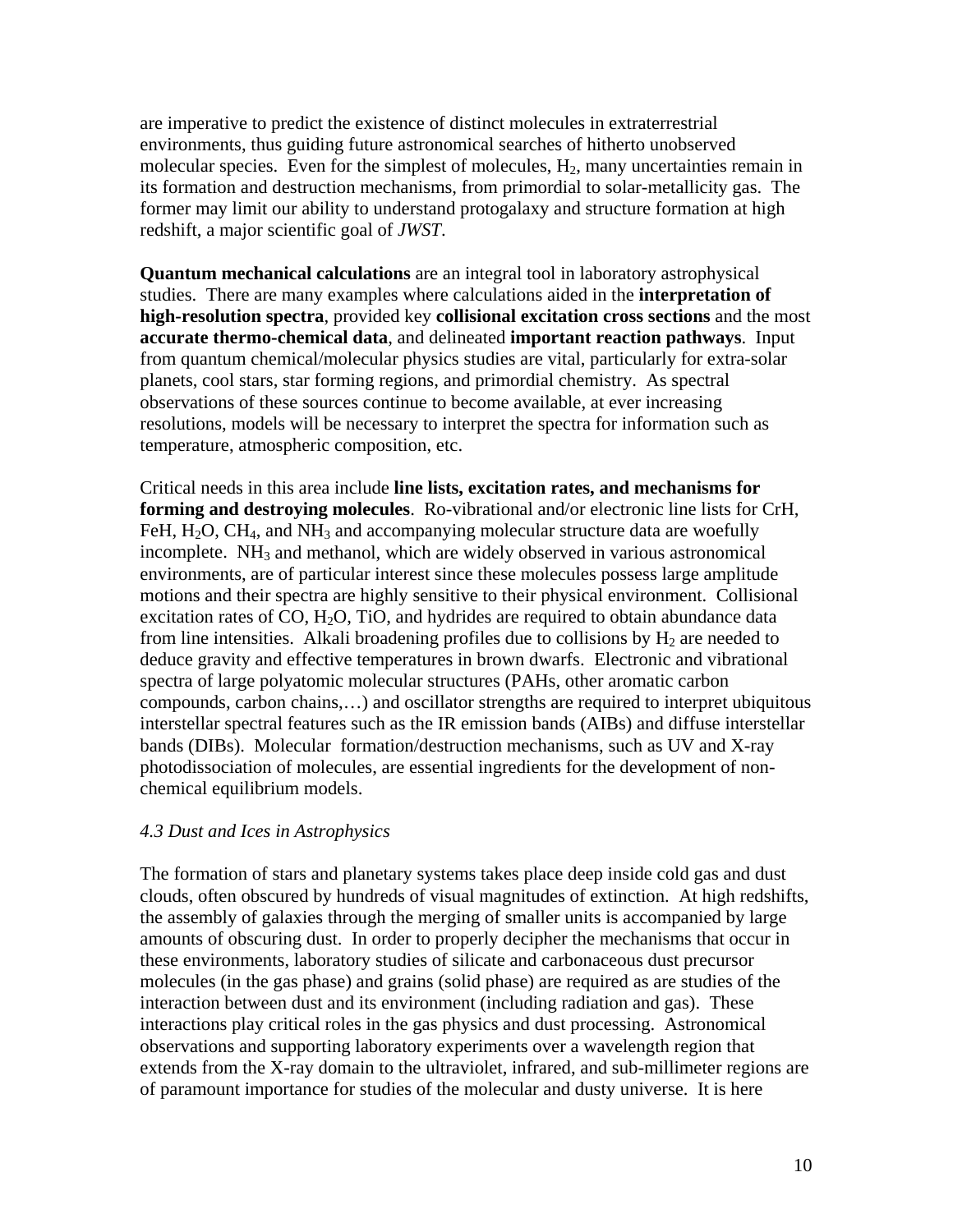where stars and planets form and where most of the chemistry of the Universe occurs. Observations at infrared and sub-millimeter wavelengths penetrate the dusty regions and probe the processes occurring deep within them. Moreover, these wavelengths provide detailed profiles of molecular transitions associated with dust. Because of its importance, NASA has launched or will launch and participate in a number of missions centered on this wavelength region (*Spitzer*, *SOFIA*, *Herschel*, and *JWST*), which will chart the star formation history of the Universe, star and planet formation in the Milky Way, the galactic life cycle of the elements, and the molecular and dusty universe. Together these span most of the key questions in modern astronomy.

The ensemble of current (*Spitzer*) and planned (*SOFIA, Herschel, JWST*) IR/sub-mm missions will bring in enormous quantities of data in spectral regions where little is known. Laboratory studies are essential in order to support the analyses of these data. Understanding the interaction of cosmic dust with its environment requires the laboratory study of the formation and destruction mechanisms of interstellar grains from their molecular precursors. Determination of the **physical properties of grains** is also critical. These include the nature of atomic and molecular binding sites on the surface, the photoelectric yield, probabilities that incident particles (including electrons and ions) stick to the grain, and ionization potentials.

Mid-IR spectra of individual objects such as H II regions, reflection nebulae, and planetary nebulae as well as the general interstellar medium of galaxies as a whole are dominated by a set of **emission features due to large aromatic molecules**. Studies of the IR characteristics of such molecules and their dependence on molecular structure and charge state are of key importance for our understanding of this ubiquitous molecular component of the ISM.

At long wavelengths, the continuum dust opacity is uncertain by an order of magnitude. IR spectral features of interstellar dust grains are used to determine their specific mineral composition, hence their opacities, which determine inferred grain temperatures and the masses of dusty objects, including the interstellar medium of entire galaxies. Emission bands from warm astronomical environments such as circumstellar regions, planetary nebulae, and star-forming clouds lead to the determination of the composition and physical conditions in regions where stars and planets form. The laboratory data essential for investigations of dust include measurements of the **optical properties of candidate grain materials** (including carbonaceous and silicate materials, as well as metallic carbides, sulfides, and oxides) as a function of temperature. For abundant materials (e.g., forms of carbon such as PAHs), the **measurements should range from gas-phase molecules to nanoparticles to bulk materials**. The IR spectral region is critical for the identification of grain composition, but results are also required for shorter wavelengths (i.e., UV), which heat the grains. Previous studies in the UV have focused on the only identified spectral feature (at 2200 Å), but all materials should show UV spectral signatures. This need will become all the more important with the return of data from COS/*HST*. COS will be searching for the spectral signatures of specific individual aromatics, which provide a link between simpler gas phase species and solids, in the UV and near UV (NUV).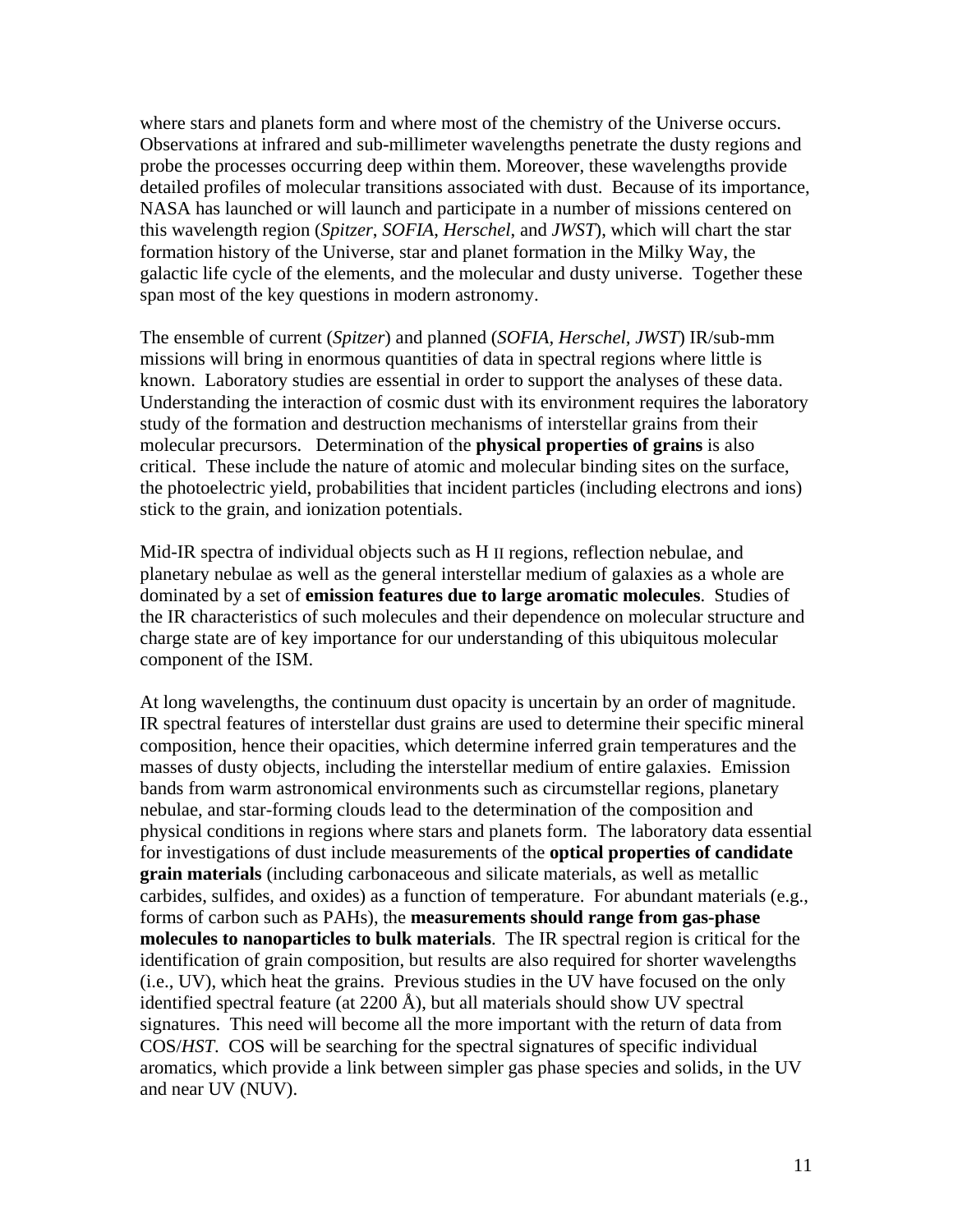The UV spectral region contains features of important large interstellar molecules, such as organic species that carry the IR emission bands (AIBs) and diffuse interstellar bands (DIBs) and that may be related to the origin of life. Studies of the UV characteristics of such molecules and their dependence on molecular structure and charge state are of key importance for our understanding of this molecular component of the ISM. Identification of UV spectra of large aromatics is especially important to address these issues and represents one of the key science goals of *HST* (COS) and *FUSE*. We draw attention to the far-UV spectral region where *FUSE* operates. Here special coatings and detectors are needed, with the result that laboratory data are lagging far behind the astronomical data. The lack of experimental data in this spectral region has hampered progress in theoretical studies as well as the interpretation of astronomical data. **UV spectra are uniquely capable of identifying specific molecules**, in contrast with the less specific transitions observed in the IR. Laboratory studies provide spectroscopy of large organic molecules (such as PAHs) and their ions in the solid and in the gas phases. This work must be **complemented by quantum theory calculations** so that the laboratory data are properly interpreted.

The UV wavelength region, often used in conjunction with other wavelengths, provides an understanding of the fundamental processes (and especially the energy balance) associated with emissions from planetary atmospheres and magnetospheres, including planetary aurora and dayglow emissions (relevant for all planets and satellites with atmospheres and magnetospheres), as well as comets. Laboratory data on polyatomic molecules and dust grains are needed for modeling planetary atmospheres (a typical recent example is the Cassini-Huygens mission with the return of in-situ measurements from the hazy atmosphere of Titan). Lack of reflectance spectra (UV-visible-NIR) of low temperature frosts/volatile ices has inhibited interpretation of the Galileo data. Unless something is done in the near future, the situation will be similar for Saturn Cassini data. Water is reasonably well studied, and the mid- and far-IR has been done for astrophysical ices, although not at the 50 to 150 K temperatures relevant for solar system objects. **Optical constants/properties** of organic solids (important for most "red" solid bodies in the outer solar system) and of solid sulfur are needed.

New results from *Chandra* and XMM-*Newton* suggest additional areas in need of laboratory astrophysics. Recent astrophysical observations have tentatively identified Xray absorption by molecules and solids, a new area for laboratory measurements of photoabsorption physics that can lead to differentiation between gas and dust in diffuse media. Detailed examination of **X-ray absorption edges** can, in fact, reveal which specific minerals are present in the ISM.

X-rays detected in the laboratory from olivine and augite surfaces bombarded by highly charged ions (HCIs) indicate that one should be able to detect mineral components when HCIs collide with a comet or planetary surface (from, for example, the solar wind) and provide wavelengths at which X-ray observations should be made. Such work opens up the possibility of doing **"mineral prospecting" by X-ray spectroscopy** using remote spectrometers.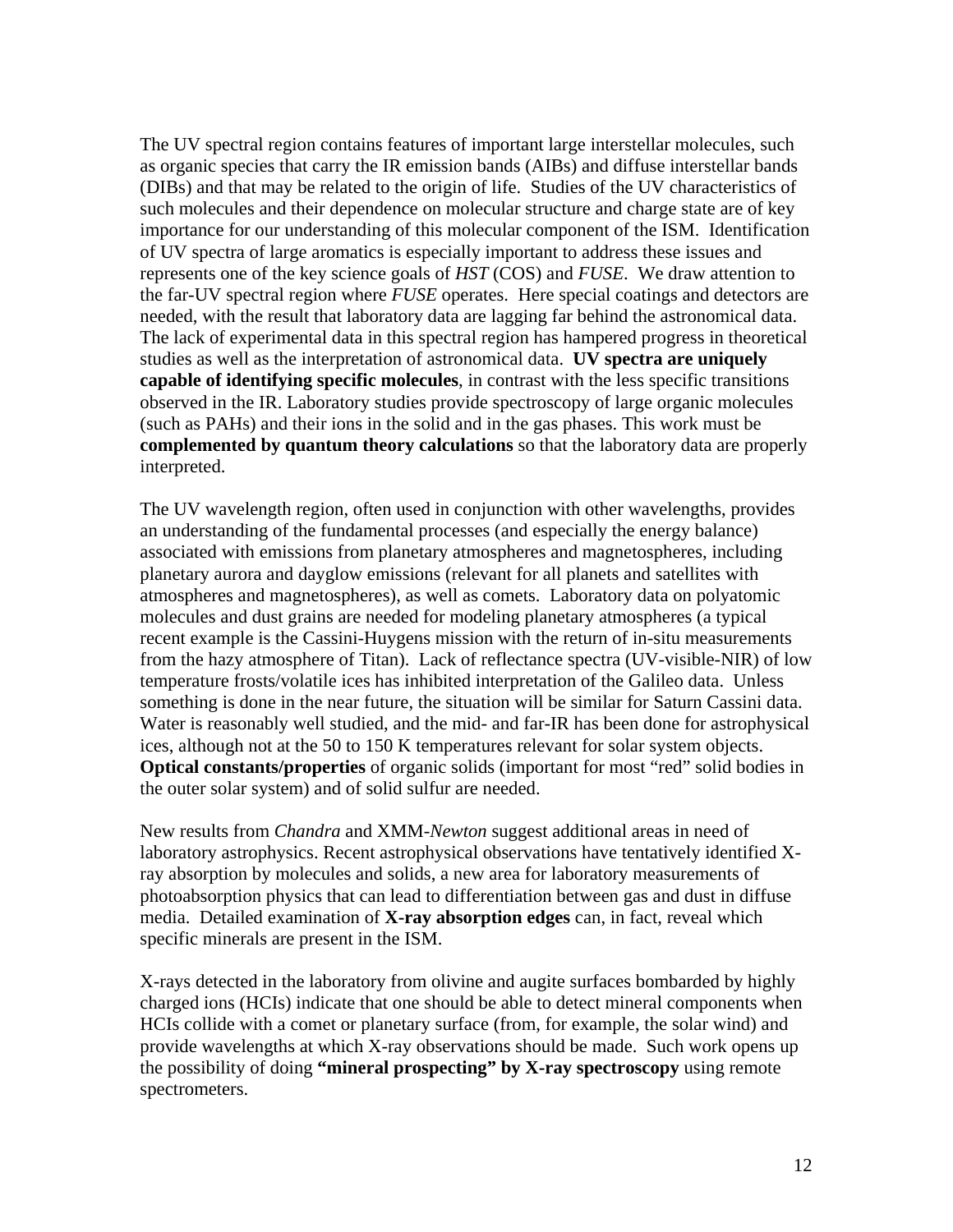# *5. Recommendations*

**Recommendation 1: Conduct a study of the importance and need of laboratory astrophysics for all of astronomy under the auspices of the National Research Council and involving the principal funding sources for astronomical research, NASA and NSF, as well as DOE and DoC/NIST, whose activities encompass similar areas of study.** This is an exciting time for astrophysics, but further progress requires improved atomic, molecular, and solid state data. Laboratory astrophysics, including the related theoretical effort, has reached a point where the field is becoming extinct; the impact on current and future missions will undoubtedly be catastrophic. The report from the NRC should include how the agencies and departments can best work together to maintain this important national resource. Specific items to address include:

- 1. how to support the development and maintenance of laboratories and their unique instrumentation for ground-breaking research;
- 2. how to encourage and retain faculty in this area, in terms of ensuring the future supply of laboratory astrophysicists and in maintaining/revitalizing infrastructure in the field;
- 3. how to foster graduate student participation and PhD theses in these areas, in order to revitalize an aging discipline;
- 4. how to coordinate the activities of the agencies and departments that benefit from a robust effort in laboratory astrophysics; and
- 5. how to combine interdisciplinary teams and/or centers, such as present in NASA's Astrobiology Institute, focused on solving specific complex problems and generating comprehensive data to address mission related needs, while continuing a fully funded Astronomy and Physics Research and Analysis (APRA) program to support ground-breaking ideas of individual researchers that could potentially revolutionize aspects of astrophysics and increase the scientific return from expensive NASA missions.

**Recommendation 2: Ongoing missions (e.g.,** *Chandra***,** *HST***, and** *Spitzer***) and missions that will be initiated in the near future (e.g.,** *SOFIA***,** *Herschel***,** *JWST***, and** *Beyond Einstein***) suggest a natural ranking for the observational bandpasses of 1) far infrared/submillimeter, 2) X-ray and infrared, and 3) UV/visible.** This suggests a similar ranking for laboratory and theoretical efforts over the next few years. However, it is important to keep in mind that there is not always a 1-to-1 correspondence between these observational bandpasses and the needed laboratory astrophysics data. For example, standard UV/visible diagnostics for probing astrophysical environments are redshifted to longer wavelengths in high *z* objects. Also, models of chemical processes involving photons at one wavelength are used to understand environments observed at other wavelengths. Funding should be based on projects considered the most meritorious by peers, as has been done in the past. The highest priority should be given to research most strongly coupled to the needs of NASA missions. Representative examples of laboratory needs coming from the Workshop include the following: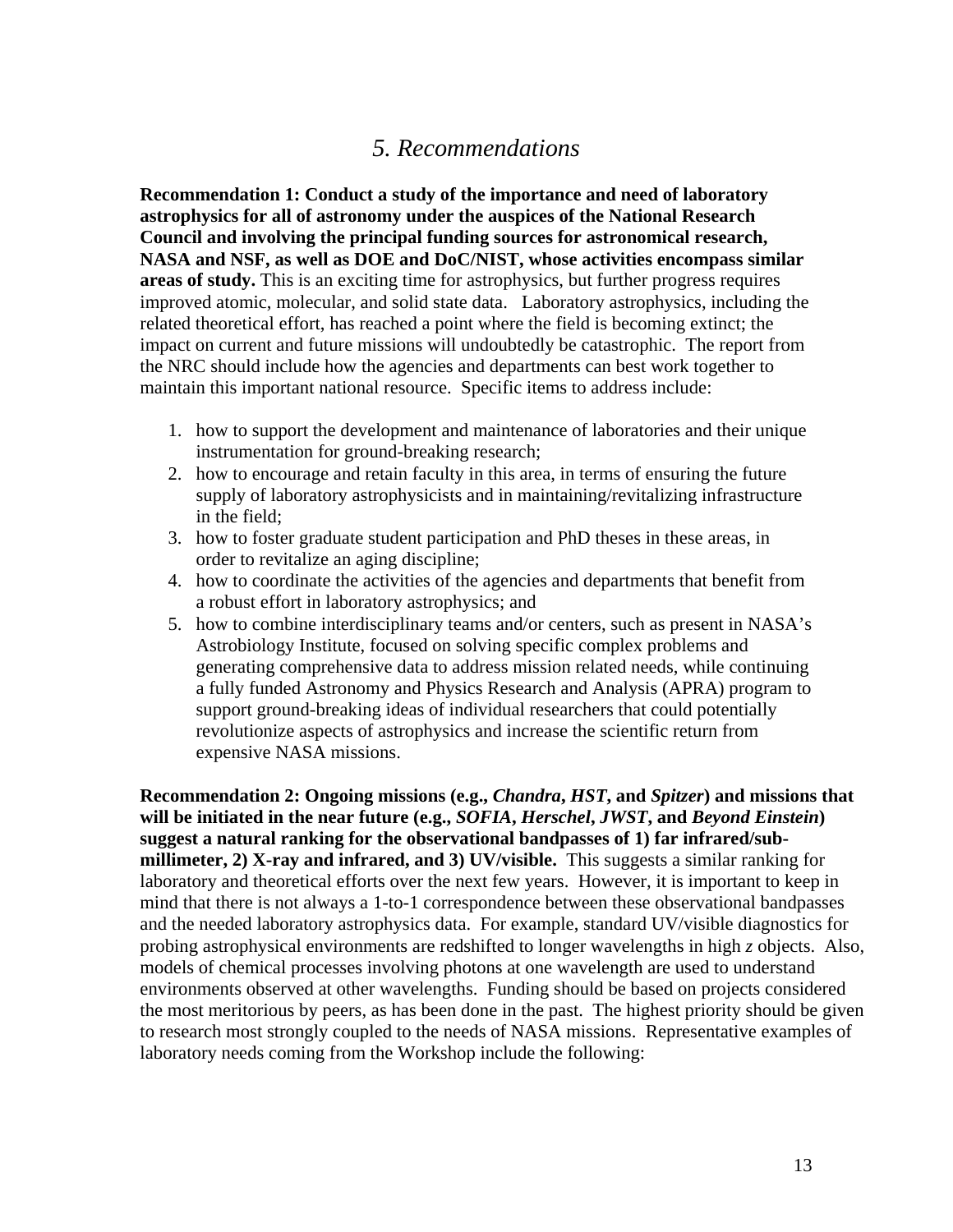- 1. far infrared/sub-millimeter spectroscopy of simple hydrides and larger organic molecules; collision cross sections; chemical reaction rates; photoabsorption cross sections; optical constants of solids
- 2. X-ray and infrared dielectronic recombination, charge exchange, and electron impact ionization data; photoionization cross sections; spectroscopy of solids and ices; surface reactions; particle and radiative bombardment of solids and ices; optical constants of solids
- 3. UV/visible atomic and molecular spectroscopy, including DIB candidates; oscillator strengths; photoabsorption cross sections; chemical reaction rates; collision cross sections; optical constants of solids

It is important to note that many of the needs cross wavelengths and disciplines: laboratory work on  $N_2$  and hydrocarbons, for example, has proven relevant to the ISM, the atmospheres of Titan and Triton, and the atmosphere of Earth.

**Recommendation 3: Provide higher visibility within astronomical community.** This can be accomplished through the establishment of a Working Group on Laboratory Astrophysics in the AAS. Its Bylaws should include close interaction with IAU Commission 14 on Atomic and Molecular Data. The Working Group can organize sessions at AAS meetings that build upon the success of the recent Topical Session during the Minneapolis Meeting.

**Recommendation 4: Increase support for the NASA Astronomy and Physics Research and Analysis (APRA) program.** The health and vitality of the laboratory astrophysics community depends on continued APRA support. It is important to maintain the core competency of the community and ensure the development of future generations of laboratory astrophysicists. If the current program is cut any further, significant research capabilities will be lost and NASA may not be able to get optimum scientific return from its future, very expensive missions. A viable level of support should be restored for this program.

**Recommendation 5: Mission support of laboratory astrophysics.** Current APRA funding is insufficient to produce all the data needed to ensure successful scientific return from NASA missions. Mission support of laboratory astrophysics through competitively run three year grants would make a significant positive impact on the production of the needed data. Support arising from 1-year grants from observing cycles (e.g., *Chandra* and *Spitzer*) does not address the longterm nature of laboratory work.

**Recommendation 6: Provide adequate funding for databases.** Critically evaluated data are needed by those analyzing astronomical measurements and modeling the associated environments. True understanding is only possible when collections of the highest quality data on atoms, molecules, and solids are utilized. Here, too, the relevant agencies and departments need to coordinate their efforts. Database compilation and the associated, vital critical compilation, is a skill that is developed over decades in many cases. Long term commitment of funds is essential. In the past, funding of databases and their development was provided as part of the Applied Information System Research Program (AISRP); NASA should consider reestablishing AISRP support for databases. Such a distinction would reduce the conflict